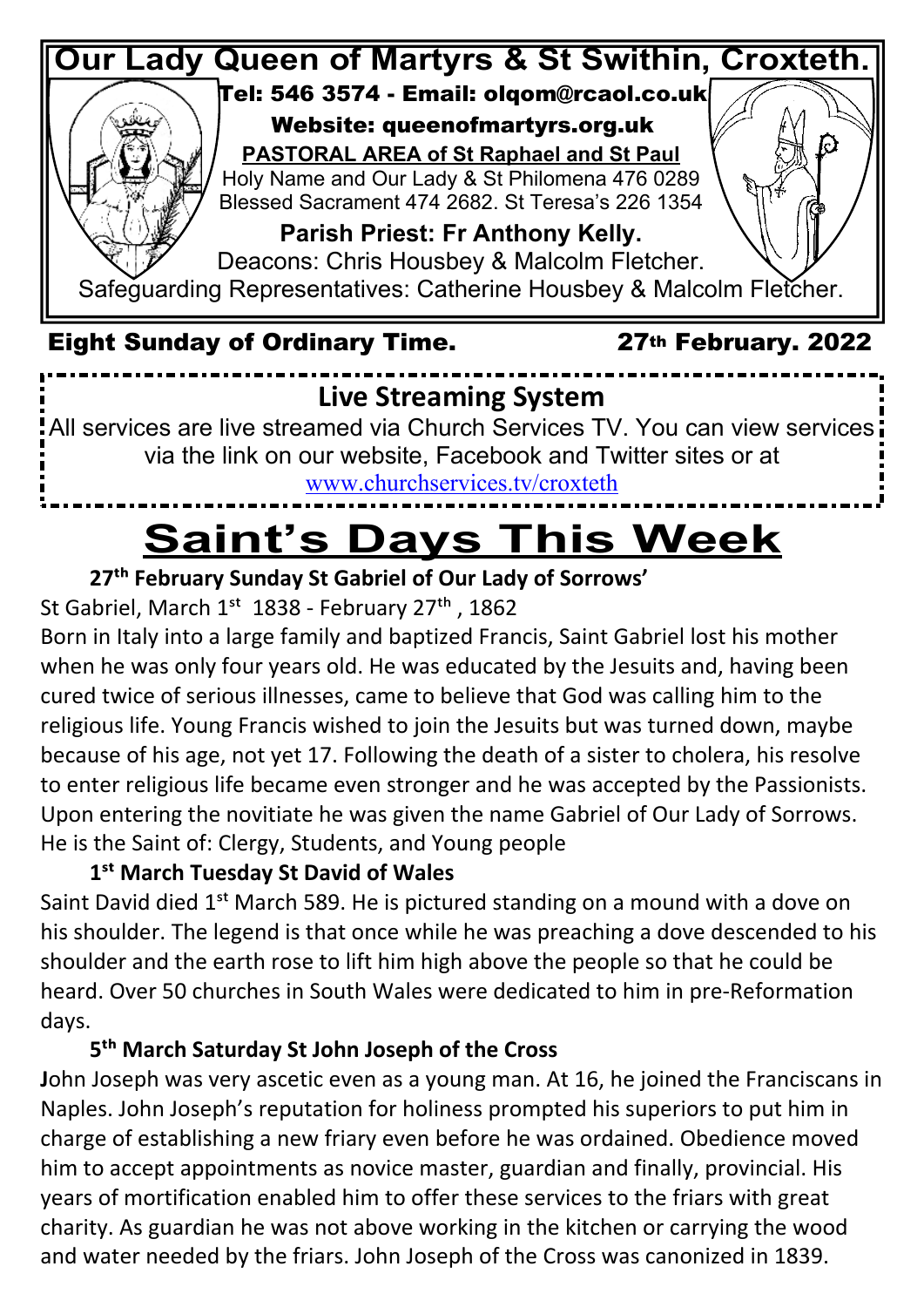#### Our Parish Mission

| <b>Welcome John Pridmore</b>                                                                                                                                                                                                                                                                                                                                                                                                                                                                                                                                                   | <b>Mission Prayer</b>                                                                                                                                                                                                                                                                                                                                                                                        |
|--------------------------------------------------------------------------------------------------------------------------------------------------------------------------------------------------------------------------------------------------------------------------------------------------------------------------------------------------------------------------------------------------------------------------------------------------------------------------------------------------------------------------------------------------------------------------------|--------------------------------------------------------------------------------------------------------------------------------------------------------------------------------------------------------------------------------------------------------------------------------------------------------------------------------------------------------------------------------------------------------------|
| : John will be here at Our Lady Queen of :<br>: Martyrs & St Swithin, next Saturday 5 <sup>th</sup> :<br>March he will speak at both Sunday Masses:<br>promoting the Mission, he will also attend the:<br>weekday Masses.<br>Included in the Mission there will be:<br>:3 one hour sessions on the Monday,<br>: Tuesday and Wednesday starting at :<br>7:00pm, all in Church, with various<br>things happening such as the<br>opportunity for reflection, healing,<br>confession and Benediction<br>There will be Tea and Coffee after the weekend Masses so John can meet the | Heavenly Father. We pray that our<br>Parish Mission may be a time of<br>grace and renewal for all.<br>We ask you to bless all the families<br>in our Parish especially those who<br>are experiencing difficulties.<br>Bless the old, the young, the poor,<br>the sick, the unemployed and those<br>in sorrow or despair.<br>Help us dear Lord to grow in faith<br>and love of you and of each other.<br>Amen |

**There will be Tea and Coffee after the weekend Masses so John can meet the parishioners in a more informal way and we will have a social event after the final Mission meeting on the Wednesday**

### **Preparation for the Sacrament of Reconciliation** and First Holy Communion

 **Preparation meeting will be on Saturday 5<sup>th</sup> March at 9:30 - 10:30 or 11:00 - 12:00 in the community room.**

**Sacrament of Reconciliation all children will receive the Sacrament on Saturday 2nd April 9:30 - 10:30 or 11:00 - 12:00**

 **First Holy Communion preparation will be on Saturday 7<sup>th</sup> May at 9:30 - 10:45 or 11:15 - 12:30 in the community room and it will include a practice for the day itself.**

**First Holy Communion dates are 21st May, 10am for Our Lady & St Swithin School, 12.30pm Emmaus Primary, 14th May at 2.30pm for children who attend other schools.**

**Please email oloqm@rcaol.org.uk with your preferred time slot for 5th March, 2nd April and 7th May, include your child's name and school they attend.**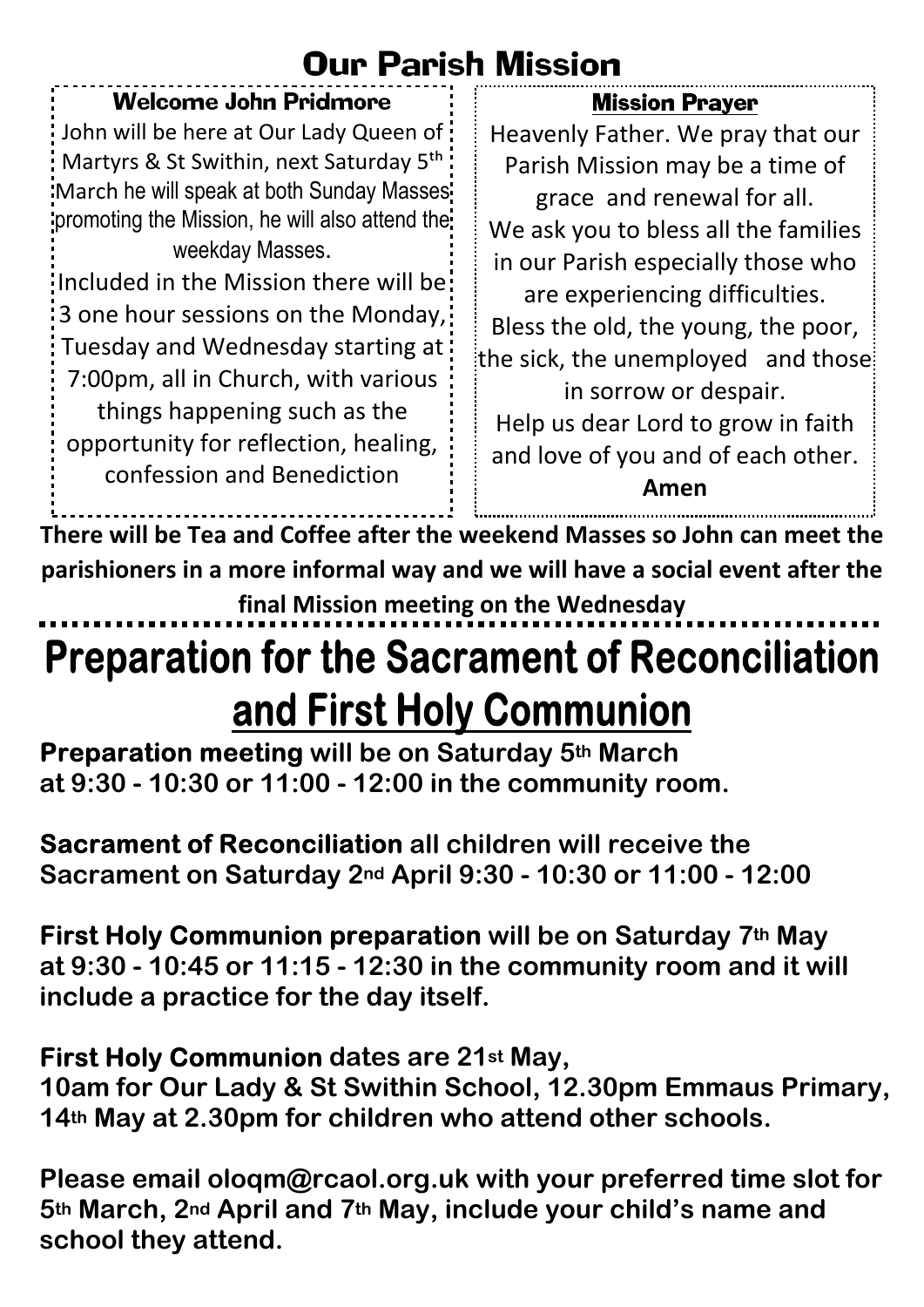# **Are you familiar with YouTube on the Tele?**

**YouTube is a place to visit, you can get all kinds on YouTube especially for the housebound and people who are feeling a bit lonely. You can follow our Holy Mass at www.churchservices.tv/croxteth you can also search for 'Music of the Mass'. There are so many play lists of hymns, old and new, you definitely won't be disappointed.**

**Sleep Out with Nugent: On Friday 4 March 2022, Nugent charity will be asking supporters to give up their bed for the night to experience just a fraction of the challenges of what it is like to be homeless.**

**Under 18's must be accompanied by an adult at a ratio of one adult to every two under 18's.**



**For more information, please visit Nugent's website at:**

**https://wearenugent.org/fundraising/sleep-out-with-nugent/or contact: [fundraising@wearenugent.org](mailto:fundraising@wearenugent.org) or 07833 091 852**